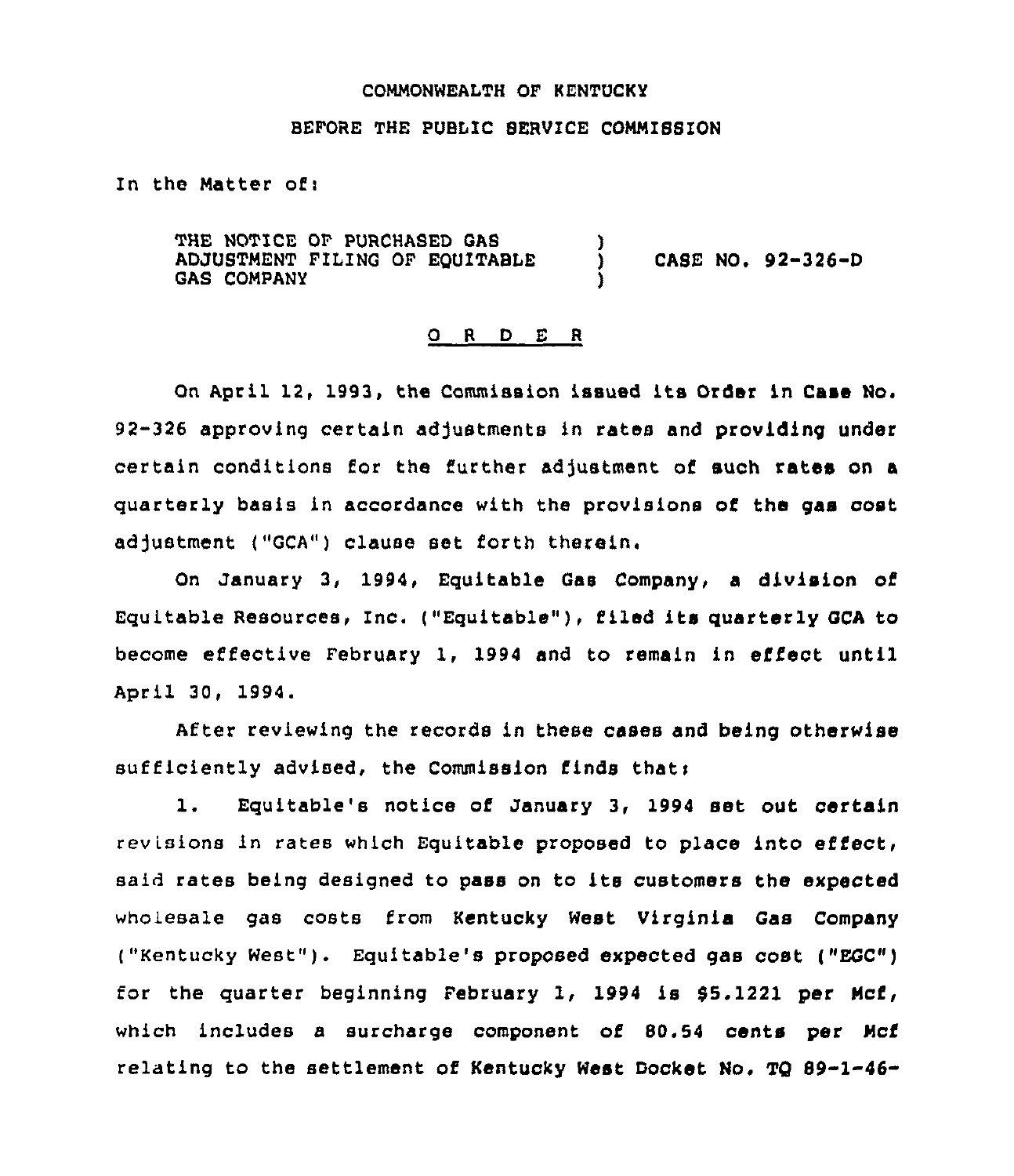$000$ , at al. before the Federal Energy Regulatory Commission ("FERC"). Equitable's EGC should be adjusted to correct the ACA component of its rates from Kentucky West. The rate is \$.0023 per Dth instead of 8,0026 per Dth, yielding an EGC of \$5.1217 per Mcf.

2. Equitable's notice set out a current quarter actual nd)ustment ("AA") in the amount of 1.85 cents per Mcf to compensate for mlsmatchos in recovery of gas cost by the company through the operation of its gas cost recovery procedure during the months of August, September and October 1993. Equitable's proposed total AA of  $17.82$  cents per Mcf included a previous quarter AA of 5.25 cents per Mcf which expires February 1, 1994. Correcting for this error results in a total AA of 12.57 cents per Mcf, which is composed of the current under-recovery plus remaining over- and underrecoveries from previous quarters,

3, Equitable's notice set out a current quarter balancing adjustment ("BA") in the amount of  $(1.31)$  cents per Mcf to reconcile variances from previous actual, refund, and balance adjustments. Equitable's proposed total BA of 3.19 cents per Mcf included a previous quarter BA of .31 cent per Mcf which expires P'ebruary 1< 1994. Equitable's corrected total BA is 2.88 cents per Mcf.

4. The combined effect of the above adjustments is Equitable's gas cost recovery ("GCR") rate in the amount of 85.2762 psr Mcf, an increase of 52.91 cents per Mcf from its last approved GCR rate. The increase represents the combined effect of the supplier increase, actual, and balancing adjustments.

 $-2-$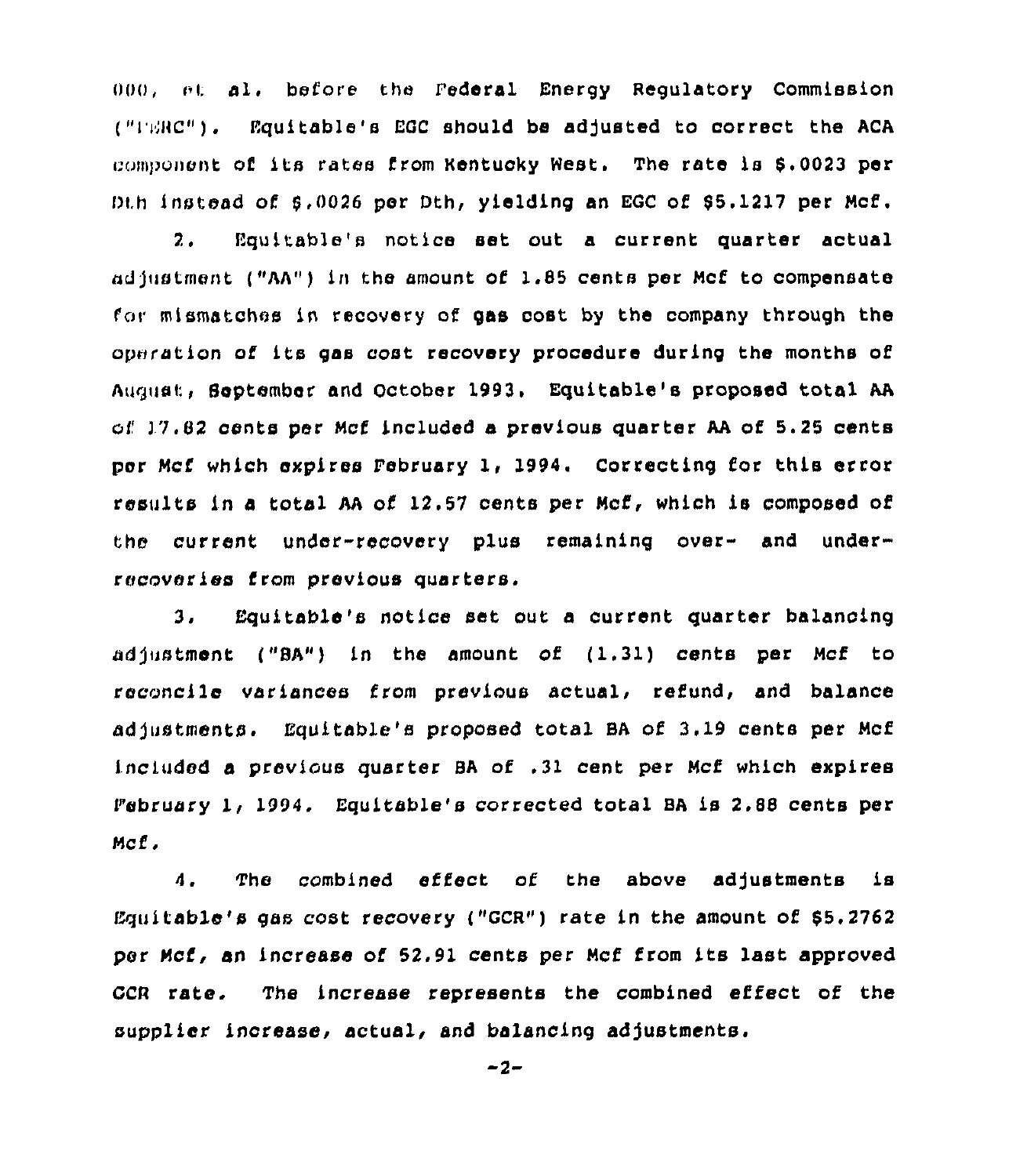5. Equitable's adjustment in rates pursuant to the QCA provisions approved by the Commission in its Order ln Case No, 92- 326 dated April 12, 1993 ls fair, Just, and reasonable, ln the public interest, and should be effective with final meter readinos on und after February 2, 1994.

IT IS TNEREFORE ORDERED that:

1. The rates proposed by Equitable be and they hereby are denied.

2, The rates in the Appendix, attached hereto and incorporated herein, are fair, just, and reasonable and are approved effective with final meter readings on and after February 2, 1994

Within 30 days of the date of this Order, Equitable shall  $3.$ file with this Commission its revised tariffs setting out the rates authorized herein.

Done at Frankfort, Kentucky, this 2nd day of February, 1994.

# PUBLIC SERVICE COMMISSION

man  $\sqrt{1 - \frac{1}{n}}$ <br> $\sqrt{1 - \frac{1}{n}}$ 

Commi oner

ATTEST:

Executive Direct